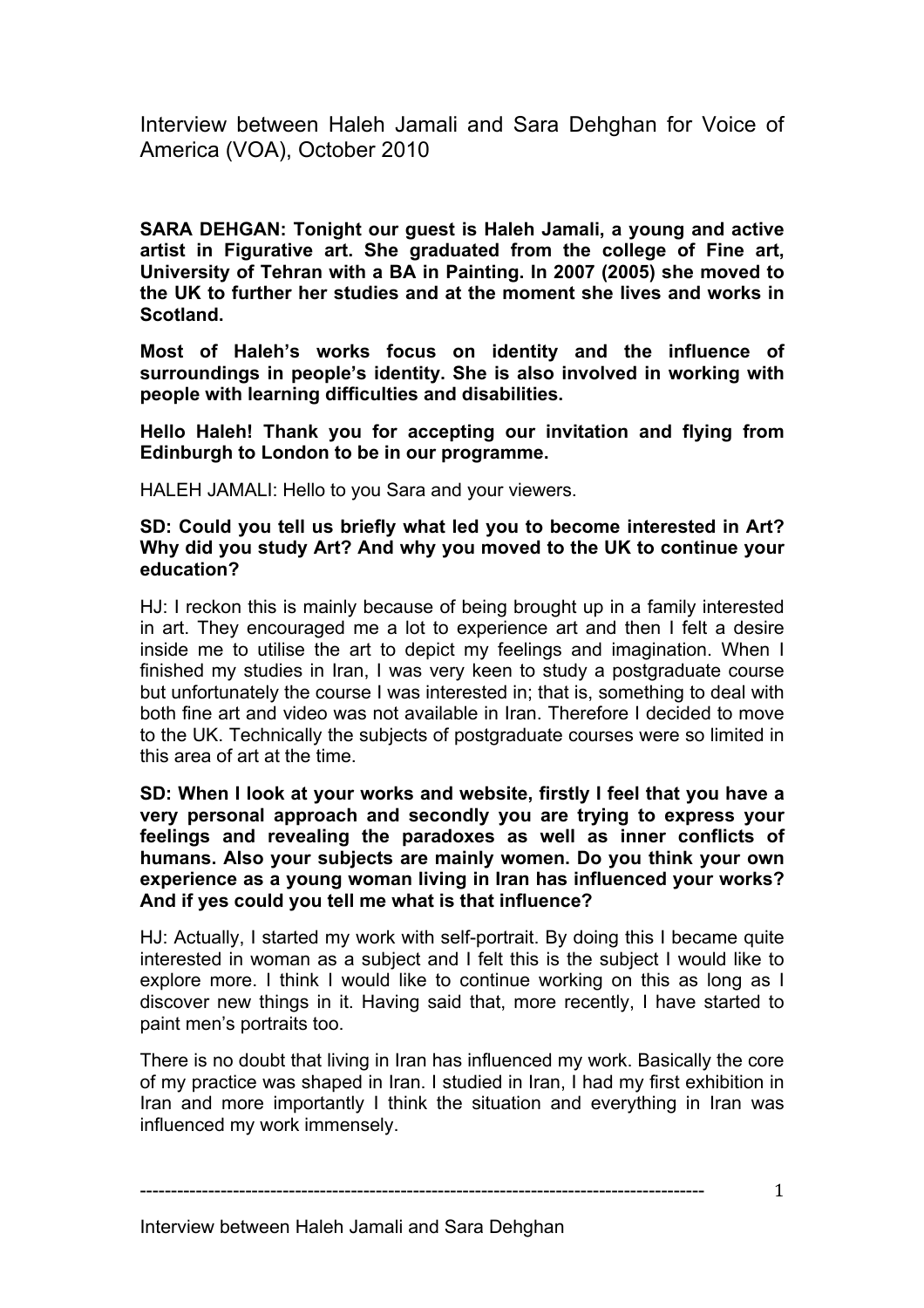**SD: So you are trying to show women's issues and problems and as you mentioned, you mainly portray women and indeed you are influenced by women. But now after immigration, your work changed in a way and in fact, a new chapter has opened in your career. I was wondering how you evaluate the influence of immigration on your work and how you showed it in your artwork.**

HJ: I believe immigration had a great impact on my works. When I came to London, I encountered a multi-cultural society. People were from different nationalities with different cultures. It was quite a new environment for me. On the other hand I had this opportunity to have contact with both Iranian and non-Iranian artists and see their works. Also studying the postgraduate course was important. They all opened new doors for me and eventually I changed the form of presenting my ideas.

**SD: Now I am going to ask my colleague to show some shots of one of your installations, which you described as a turning point of your career. The title of this work is "***Someone who is not like anyone***"**

**(Video)**

# **SD: My impression is someone's identity is changing and turned into various different ones but I would love to hear more about this from you.**

HJ: First let me to talk about the form of presentation of this work. In this work I utilised different media including painting, video and audio to convey my message. As you saw in the video, it was in a room made of semi-transparent fabric where audience could decide how to interact with work, through the fabric surrounding the installation or through the slashed surface of painting. When the audience entered the installation they encountered the changing projected photographic portrait of me where I tried to have a very static face with no emotion. However my clothes changed constantly.

Also the audience were confronted with a glass bin, which held a reflection of both slideshow and the audience. The idea behind this was providing an environment where audience can think about their own identity by identifying the changing portrait image as 'the Other'. Moreover I intended to concentrate on how identity can be made fluid by different types of clothing.

# **SD: Where did you first exhibit this installation?**

HJ: It was in London at La Viande gallery.

**SD: Was it your intention to relate the reason of this change of clothing to immigration saying when people are in new places and society their identity can shift or were you trying to say even by being in a single place someone's identity can change based on circumstances and they can turn to different people?**

HJ: I guess changing of identity can happen in both situations. But what happened was, when I first came to the UK, I was an immigrant too and this became one of the things consuming me for a while. I believe when you enter

Interview between Haleh Jamali and Sara Dehghan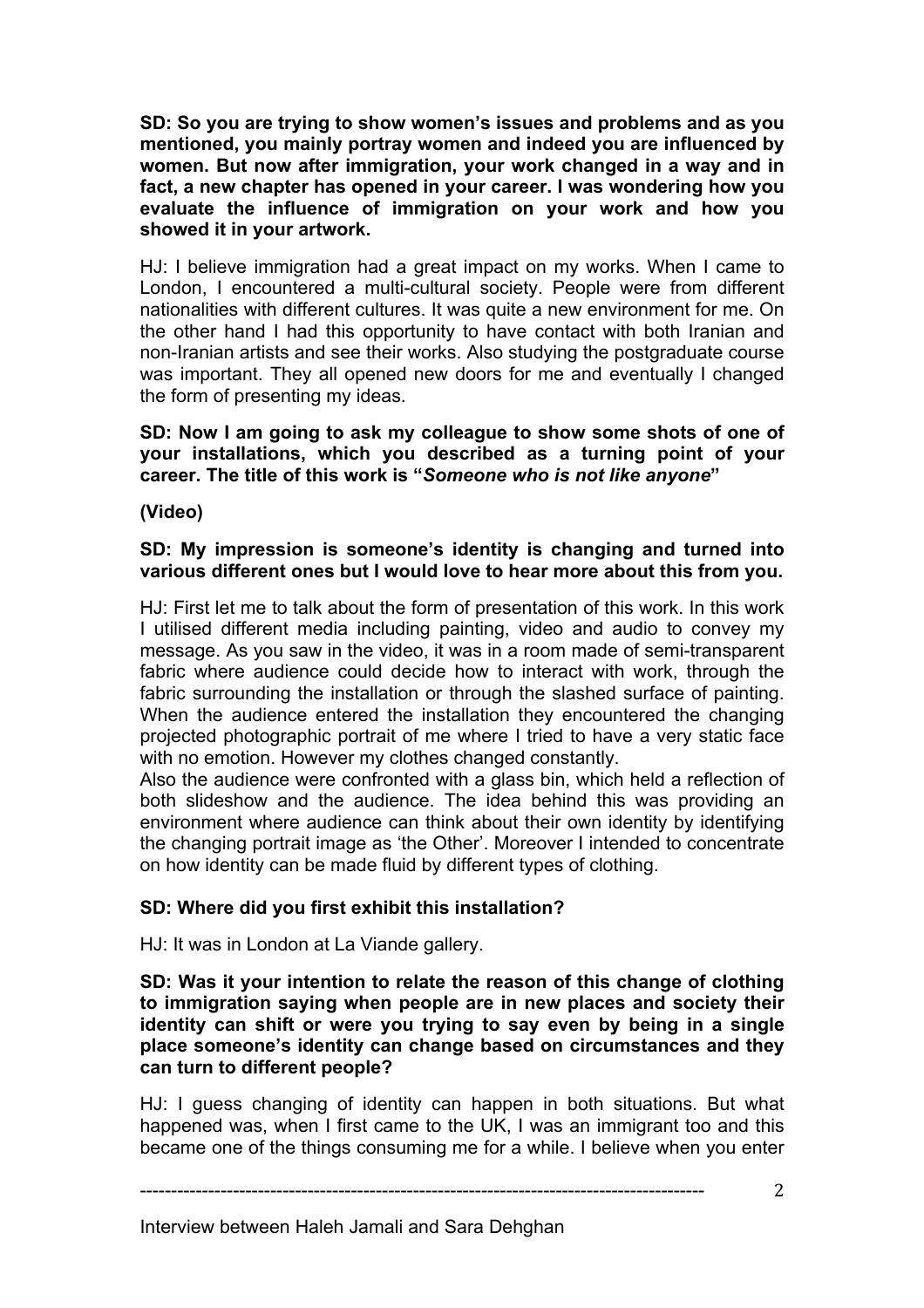a new society sometimes you need to change perhaps your way of thinking or the way you dress in order to integrate into that society. This may lead to change of identity. But I think this is not only because of immigration, this can be experienced in both situations in different times and places.

## **SD: So far you had three (four) exhibition outside Iran. What was your experience in showing your works to non-Iranians? And how do you think you can use this to present issues and problems of Iranian woman to the non-Iranian audience?**

HJ: I think having the experience of exhibiting my work outside Iran was quite precious because now I have broader audiences, both Iranians and non-Iranians. They can interact with my work based on their own experiences and background and perhaps interpret it in a different way. I was always fascinated by providing an environment where the audiences are able to choose the way they like to communicate with the work. Indeed having the opportunity of showing my work here, gave me the opportunity to get different response from audience.

But about the second part of your question, I should say, I would like to have a wide range of audiences from different cultures and not being limited to a certain nationality or gender. I would prefer to invite audiences to see the world from my point of view. As a result I would like to create a work, which is understandable for people from all different backgrounds.

## **SD: So now you have an international audience and this is not limited to Iranian ones.**

HJ: I think this could have been the case in Iran as well. But there was less opportunity to show my work to non-Iranians.

#### **SD: Your most recent works are large-scale portraits? Have you changed your style? What is the hidden meaning behind these portraits? What were you trying to say? Why did you decide to change your style?**

HJ: One of my recent works is an installation entitled 'Maral', which is a series of three almost identical portraits of one of my friends. They all convey different emotions. By having them installed next to each other, I intended to create a new environment where the audience and subject experience a mutual replacement.

When you look at a portrait, it's you as a viewer who tries to find out what dwells behind the gaze of the portrait image. On the contrary in this work my intention was to reverse this by implying that the portrait is looking at the viewers and observing them.

In terms of size, my work changed quite a lot and become bigger or smaller over a period of time. But I think, I would like to pursue my initial concerns but maybe with a different form of presentations.

Some of my recent works are smaller now. One of them is called 'Mirage', part of a new series, which all are small square works and I am trying to re-

-------------------------------------------------------------------------------------------